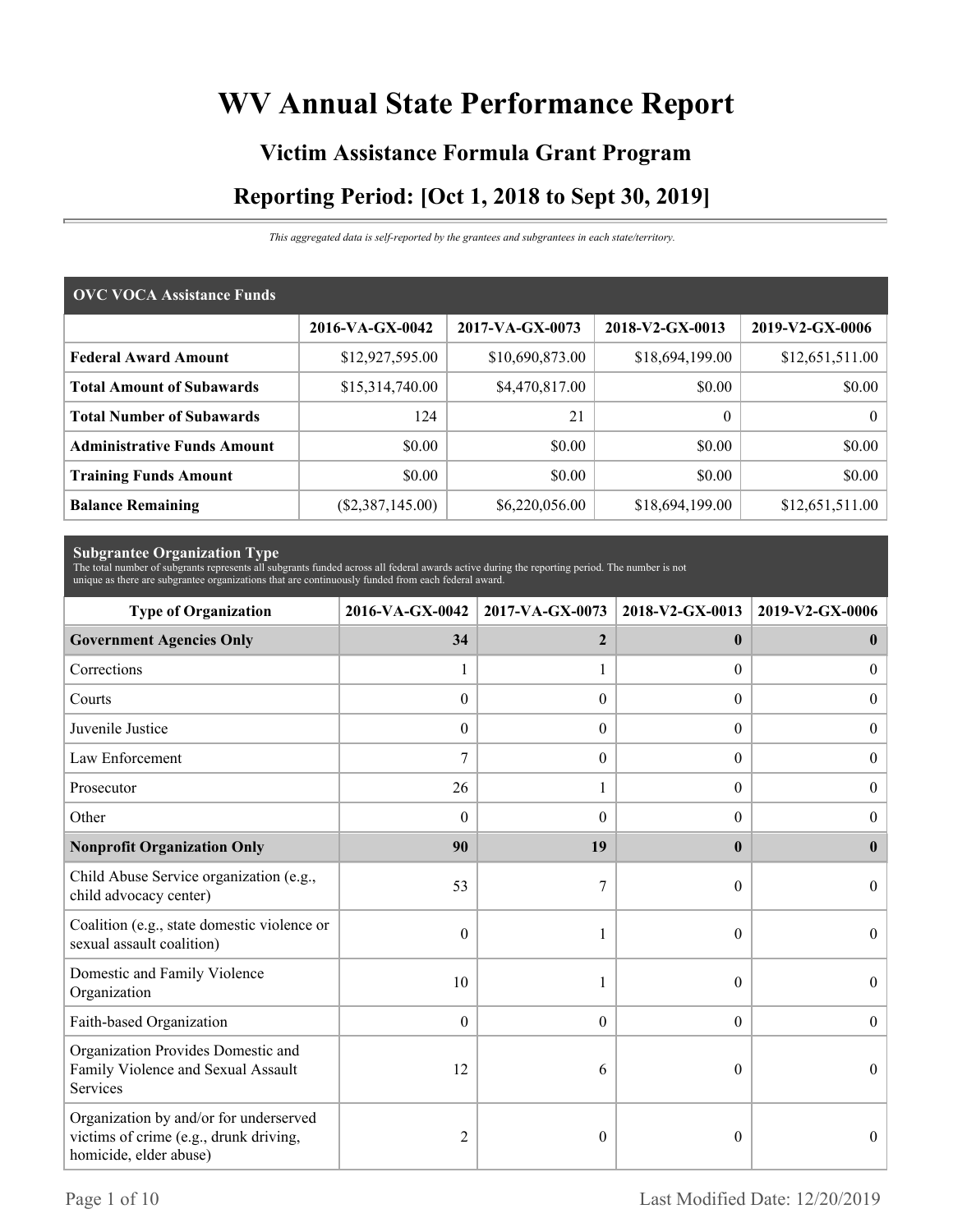| Sexual Assault Services organization<br>(e.g., rape crisis center)                                        | 6                | $\overline{2}$   | $\theta$         | $\overline{0}$   |
|-----------------------------------------------------------------------------------------------------------|------------------|------------------|------------------|------------------|
| Multiservice agency                                                                                       | $\overline{4}$   | $\boldsymbol{0}$ | $\boldsymbol{0}$ | $\boldsymbol{0}$ |
| Other                                                                                                     | 3                | $\overline{c}$   | $\boldsymbol{0}$ | $\boldsymbol{0}$ |
| <b>Federally Recognized Tribal</b><br>Governments, Agencies, and<br><b>Organizations Only</b>             | $\boldsymbol{0}$ | $\boldsymbol{0}$ | $\bf{0}$         | $\mathbf{0}$     |
| Child Abuse Service organization (e.g.,<br>child advocacy center)                                         | $\boldsymbol{0}$ | $\theta$         | $\theta$         | $\overline{0}$   |
| Court                                                                                                     | $\boldsymbol{0}$ | $\theta$         | $\overline{0}$   | $\boldsymbol{0}$ |
| Domestic and Family Violence<br>organization                                                              | $\boldsymbol{0}$ | $\theta$         | $\theta$         | $\overline{0}$   |
| Faith-based organization                                                                                  | $\boldsymbol{0}$ | $\boldsymbol{0}$ | $\boldsymbol{0}$ | $\boldsymbol{0}$ |
| Juvenile justice                                                                                          | $\boldsymbol{0}$ | $\overline{0}$   | $\overline{0}$   | $\boldsymbol{0}$ |
| Law Enforcement                                                                                           | $\boldsymbol{0}$ | $\theta$         | $\theta$         | $\mathbf{0}$     |
| Organization provides domestic and<br>family violence and sexual assault<br>services                      | $\boldsymbol{0}$ | $\mathbf{0}$     | $\theta$         | $\overline{0}$   |
| Prosecutor                                                                                                | $\boldsymbol{0}$ | $\theta$         | $\overline{0}$   | $\boldsymbol{0}$ |
| Sexual Assault Services organization<br>(e.g., rape crisis center)                                        | $\boldsymbol{0}$ | $\theta$         | $\theta$         | $\overline{0}$   |
| Other justice-based agency                                                                                | $\boldsymbol{0}$ | $\boldsymbol{0}$ | $\boldsymbol{0}$ | $\boldsymbol{0}$ |
| Other agency that is NOT justice-based<br>(e.g., human services, health, education)                       | $\boldsymbol{0}$ | $\theta$         | $\theta$         | $\boldsymbol{0}$ |
| Organization by and/or for a specific<br>traditionally underserved community                              | $\mathbf{0}$     | $\theta$         | $\theta$         | $\overline{0}$   |
| Organization by and/or for underserved<br>victims of crime (e.g., drunk driving<br>homicide, elder abuse) | $\boldsymbol{0}$ | $\boldsymbol{0}$ | $\Omega$         | $\Omega$         |
| Other                                                                                                     | $\boldsymbol{0}$ | $\boldsymbol{0}$ | $\boldsymbol{0}$ | $\boldsymbol{0}$ |
| <b>Campus Organizations Only</b>                                                                          | $\pmb{0}$        | $\bf{0}$         | $\bf{0}$         | $\bf{0}$         |
| Campus-based victims services                                                                             | $\boldsymbol{0}$ | $\overline{0}$   | $\overline{0}$   | $\boldsymbol{0}$ |
| Law enforcement                                                                                           | $\boldsymbol{0}$ | $\mathbf{0}$     | $\overline{0}$   | $\boldsymbol{0}$ |
| Physical or mental health service<br>program                                                              | $\boldsymbol{0}$ | $\boldsymbol{0}$ | $\overline{0}$   | $\boldsymbol{0}$ |
| Other                                                                                                     | $\boldsymbol{0}$ | $\mathbf{0}$     | $\overline{0}$   | $\boldsymbol{0}$ |
| <b>Total Number of Subawards</b>                                                                          | 124              | 21               | $\boldsymbol{0}$ | $\boldsymbol{0}$ |

\*This number is not unique across fiscal years as there are subgrantee organizations that are funded from multiple federal awards.

| <b>Subaward Purpose</b><br>A single SAR can select multiple purposes. Numbers are not unique |                                                                       |  |
|----------------------------------------------------------------------------------------------|-----------------------------------------------------------------------|--|
|                                                                                              | 2016-VA-GX-0042   2017-VA-GX-0073   2018-V2-GX-0013   2019-V2-GX-0006 |  |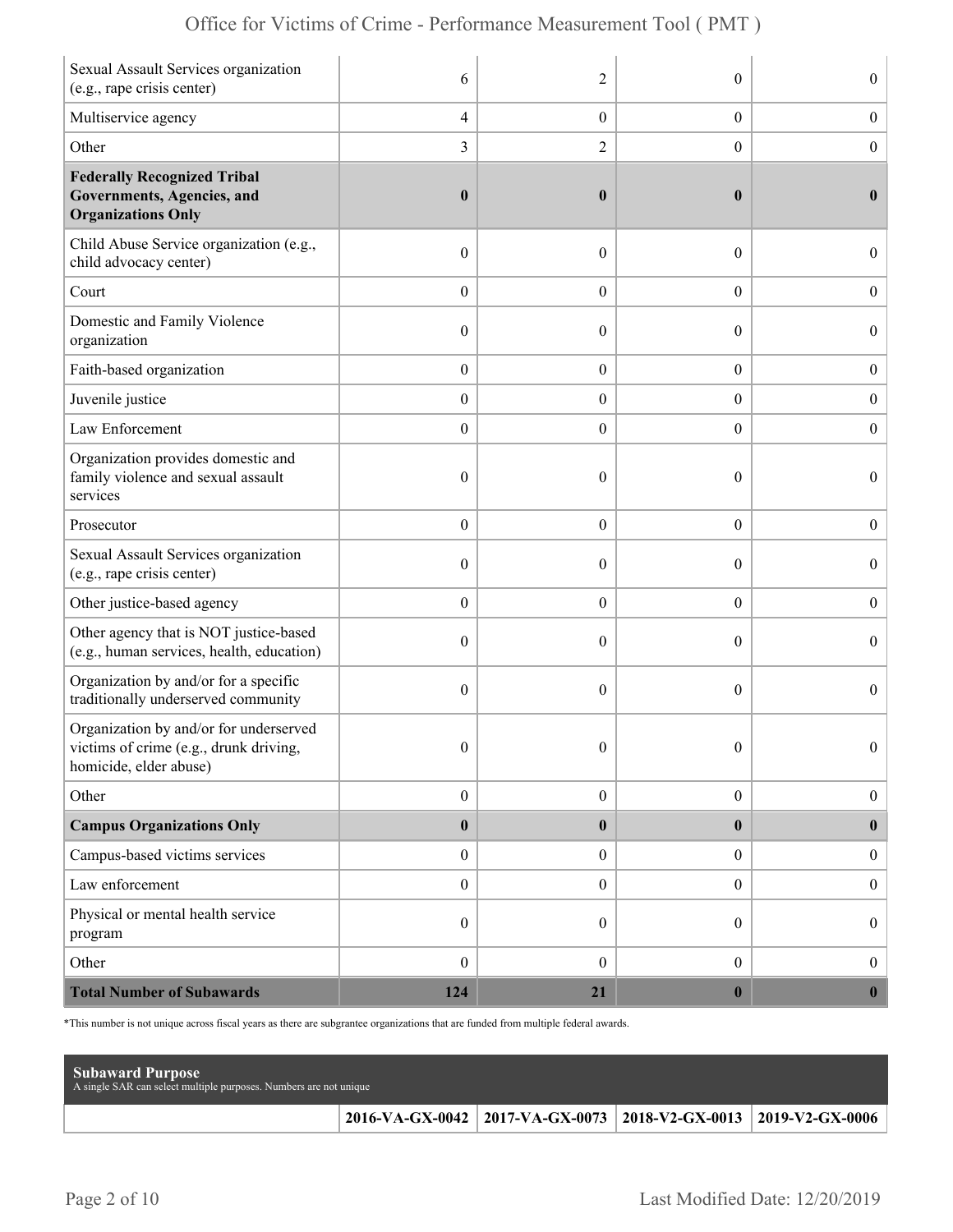| A. Continue a VOCA-funded victim<br>project funded in a previous year                  | 116 | 19 | 0          |
|----------------------------------------------------------------------------------------|-----|----|------------|
| B. Expand or enhance an existing project<br>not funded by VOCA in the previous<br>year | 20  |    | 0          |
| C. Start up a new victim services project                                              | 8   |    | 0          |
| D. Start up a new Native American<br>victim services project                           |     |    | $^{\circ}$ |
| E. Expand or enhance an existing <b>Native</b><br><b>American</b> project              |     |    |            |

**VOCA and Match Funds** A single SAR can select multiple service types. Numbers are not unique

|                                                              |     | $2016\text{-VA-GX-0042}$   2017-VA-GX-0073   2018-V2-GX-0013 |          | 2019-V2-GX-0006 |
|--------------------------------------------------------------|-----|--------------------------------------------------------------|----------|-----------------|
| A.INFORMATION & REFERRAL                                     | 118 | 21                                                           | $\Omega$ |                 |
| <b>B.PERSONAL</b><br>ADVOCACY/ACCOMPANIMENT                  | 111 | 20                                                           | 0        |                 |
| <b>C.EMOTIONAL SUPPORT OR</b><br><b>SAFETY SERVICES</b>      | 103 | 18                                                           | 0        |                 |
| <b>D.SHELTER/HOUSING SERVICES</b>                            | 46  |                                                              | $\Omega$ |                 |
| E.CRIMINAL/CIVIL JUSTICE<br><b>SYSTEM ASSISTANCE</b>         | 115 | 21                                                           | 0        |                 |
| <b>F. ASSISTANCE IN FILING</b><br><b>COMPENSATION CLAIMS</b> | 124 | 21                                                           | 0        |                 |

| <b>Priority and Underserved Requirements</b> |                 |                 |                 |                 |  |  |  |
|----------------------------------------------|-----------------|-----------------|-----------------|-----------------|--|--|--|
| <b>Priority Area</b>                         | 2016-VA-GX-0042 | 2017-VA-GX-0073 | 2018-V2-GX-0013 | 2019-V2-GX-0006 |  |  |  |
| <b>Child Abuse</b>                           |                 |                 |                 |                 |  |  |  |
| <b>Total Amount</b>                          | \$4,746,410.00  | \$1,072,054.00  | \$0.00          | \$0.00          |  |  |  |
| % of Total Federal Award                     | 37.00 %         | $10.00\%$       |                 |                 |  |  |  |
| <b>Domestic and Family Violence</b>          |                 |                 |                 |                 |  |  |  |
| <b>Total Amount</b>                          | \$5,933,333.00  | \$1,962,444.00  | \$0.00          | \$0.00          |  |  |  |
| % of Total Federal Award                     | 46.00 %         | 18.00 %         |                 |                 |  |  |  |
| <b>Sexual Assault</b>                        |                 |                 |                 |                 |  |  |  |
| <b>Total Amount</b>                          | \$2,496,752.00  | \$726,449.00    | \$0.00          | \$0.00          |  |  |  |
| % of Total Federal Award                     | 19.00 %         | 7.00 %          |                 |                 |  |  |  |
| <b>Underserved</b>                           |                 |                 |                 |                 |  |  |  |
| <b>Total Amount</b>                          | \$2,056,992.00  | \$673,528.00    | \$0.00          | \$0.00          |  |  |  |
| % of Total Federal Award                     | $16.00\%$       | $6.00\%$        |                 |                 |  |  |  |

| <b>Budget and Staffing</b>  |                                                                          |  |
|-----------------------------|--------------------------------------------------------------------------|--|
| <b>Staffing Information</b> | $2016$ -VA-GX-0042   2017-VA-GX-0073   2018-V2-GX-0013   2019-V2-GX-0006 |  |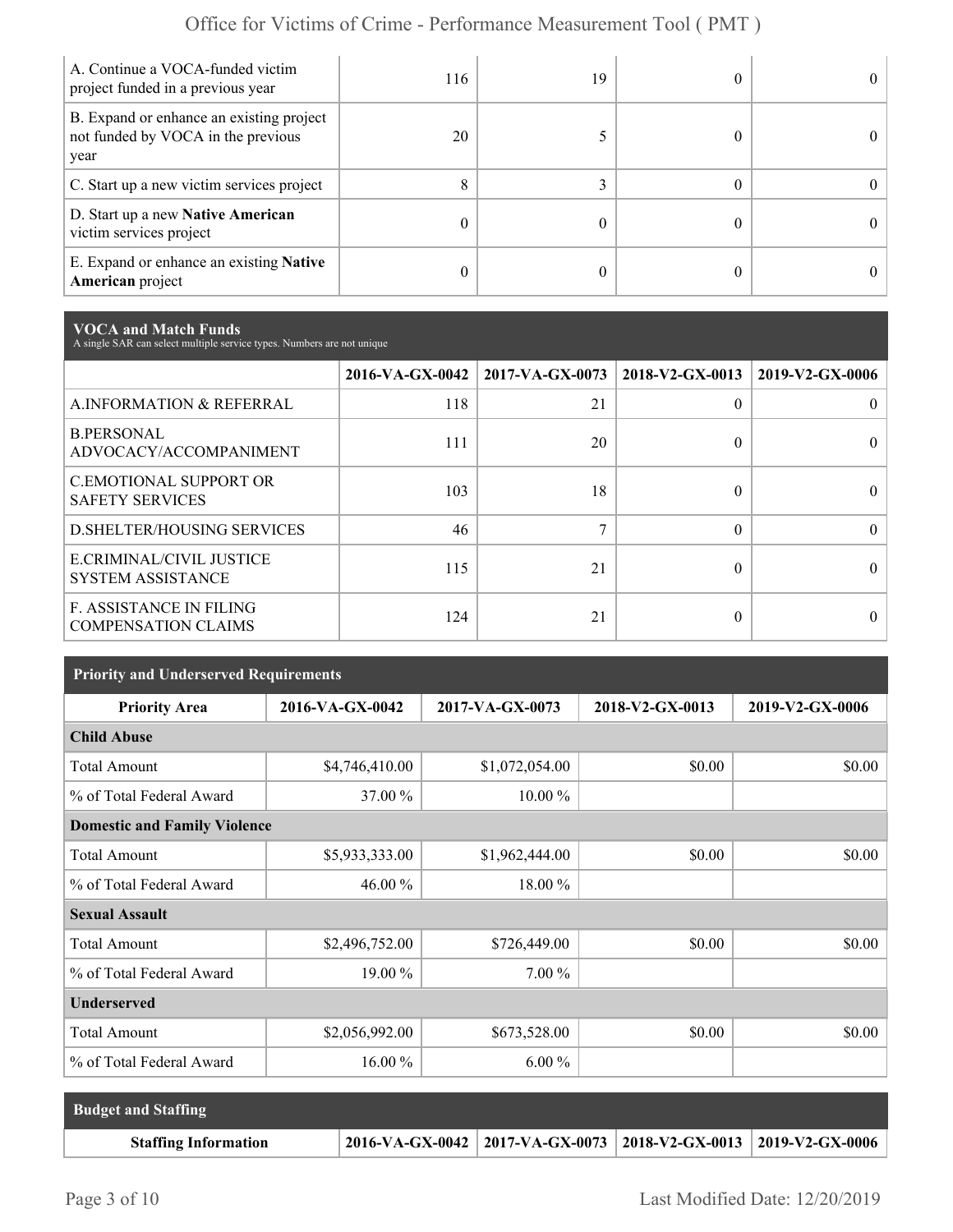| Total number of paid staff for all<br>subgrantee victimization program and/or<br>services                                                            | 753    | 224    |  |
|------------------------------------------------------------------------------------------------------------------------------------------------------|--------|--------|--|
| Number of staff hours funded through<br>this VOCA award (plus match) for<br>subgrantee's victimization programs<br>and/or services                   | 816691 | 274337 |  |
| Total number of volunteer staff<br>supporting the work of this VOCA award<br>(plus match) for subgrantee's<br>victimization programs and/or services | 1515   | 279    |  |
| Number of volunteer hours supporting<br>the work of this VOCA award (plus<br>match) for subgrantee's victimization<br>programs and/or services       | 116228 | 22154  |  |

### **AGGREGATED SUBGRANTEE PERFORMANCE MEASURE DATA**

**Victimization Type**

|                                                                                               | Number of                                                                          | <b>Number of Individuals Who Actually Received Services</b><br><b>Based on a Presenting Victimization</b> |                           |                    |                           |                                  |  |
|-----------------------------------------------------------------------------------------------|------------------------------------------------------------------------------------|-----------------------------------------------------------------------------------------------------------|---------------------------|--------------------|---------------------------|----------------------------------|--|
| <b>Victimization Type</b>                                                                     | <b>Subgrantees Indicating</b><br><b>Intent to Serve This</b><br><b>Victim Type</b> | Quarter<br>1 Total                                                                                        | <b>Quarter</b><br>2 Total | Quarter<br>3 Total | <b>Quarter</b><br>4 Total | Per<br><b>Ouarter</b><br>Average |  |
| <b>Adult Physical Assault (includes</b><br><b>Aggravated and Simple Assault)</b>              | 41                                                                                 | 1706                                                                                                      | 1390                      | 1316               | 1377                      | 1447                             |  |
| <b>Adult Sexual Assault</b>                                                                   | 47                                                                                 | 661                                                                                                       | 681                       | 663                | 822                       | 706                              |  |
| Adults Sexually Abused/Assaulted as<br>Children                                               | 46                                                                                 | 363                                                                                                       | 360                       | 447                | 359                       | 382                              |  |
| Arson                                                                                         | 30                                                                                 | 27                                                                                                        | 27                        | 31                 | 34                        | 29                               |  |
| Bullying (Verbal, Cyber or Physical)                                                          | 47                                                                                 | 277                                                                                                       | 255                       | 361                | 328                       | 305                              |  |
| <b>Burglary</b>                                                                               | 32                                                                                 | 672                                                                                                       | 775                       | 726                | 694                       | 716                              |  |
| Child Physical Abuse or Neglect                                                               | 70                                                                                 | 3332                                                                                                      | 3163                      | 3537               | 3549                      | 3395                             |  |
| Child Pornography                                                                             | 56                                                                                 | 185                                                                                                       | 91                        | 113                | 122                       | 127                              |  |
| Child Sexual Abuse/Assault                                                                    | 72                                                                                 | 1774                                                                                                      | 1923                      | 1990               | 2411                      | 2024                             |  |
| Domestic and/or Family Violence                                                               | 66                                                                                 | 6897                                                                                                      | 7629                      | 7434               | 8196                      | 7539                             |  |
| <b>DUI/DWI</b> Incidents                                                                      | $\mathbf{1}$                                                                       | 152                                                                                                       | 298                       | 212                | 279                       | 235                              |  |
| Elder Abuse or Neglect                                                                        | 42                                                                                 | 170                                                                                                       | 180                       | 212                | 217                       | 194                              |  |
| Hate Crime:<br>Racial/Religious/Gender/ Sexual<br>Orientation/Other (Explanation<br>Required) | 30                                                                                 | 1                                                                                                         | 6                         | $\overline{4}$     | 3                         | 3                                |  |
| Human Trafficking: Labor                                                                      | 41                                                                                 | $\mathbf{1}$                                                                                              | $\overline{4}$            | 3                  | 11                        | $\overline{4}$                   |  |
| Human Trafficking: Sex                                                                        | 57                                                                                 | 27                                                                                                        | 17                        | 19                 | 35                        | 24                               |  |
| Identity Theft/Fraud/Financial Crime                                                          | 33                                                                                 | 1207                                                                                                      | 1363                      | 1114               | 1079                      | 1190                             |  |

Page 4 of 10 Last Modified Date: 12/20/2019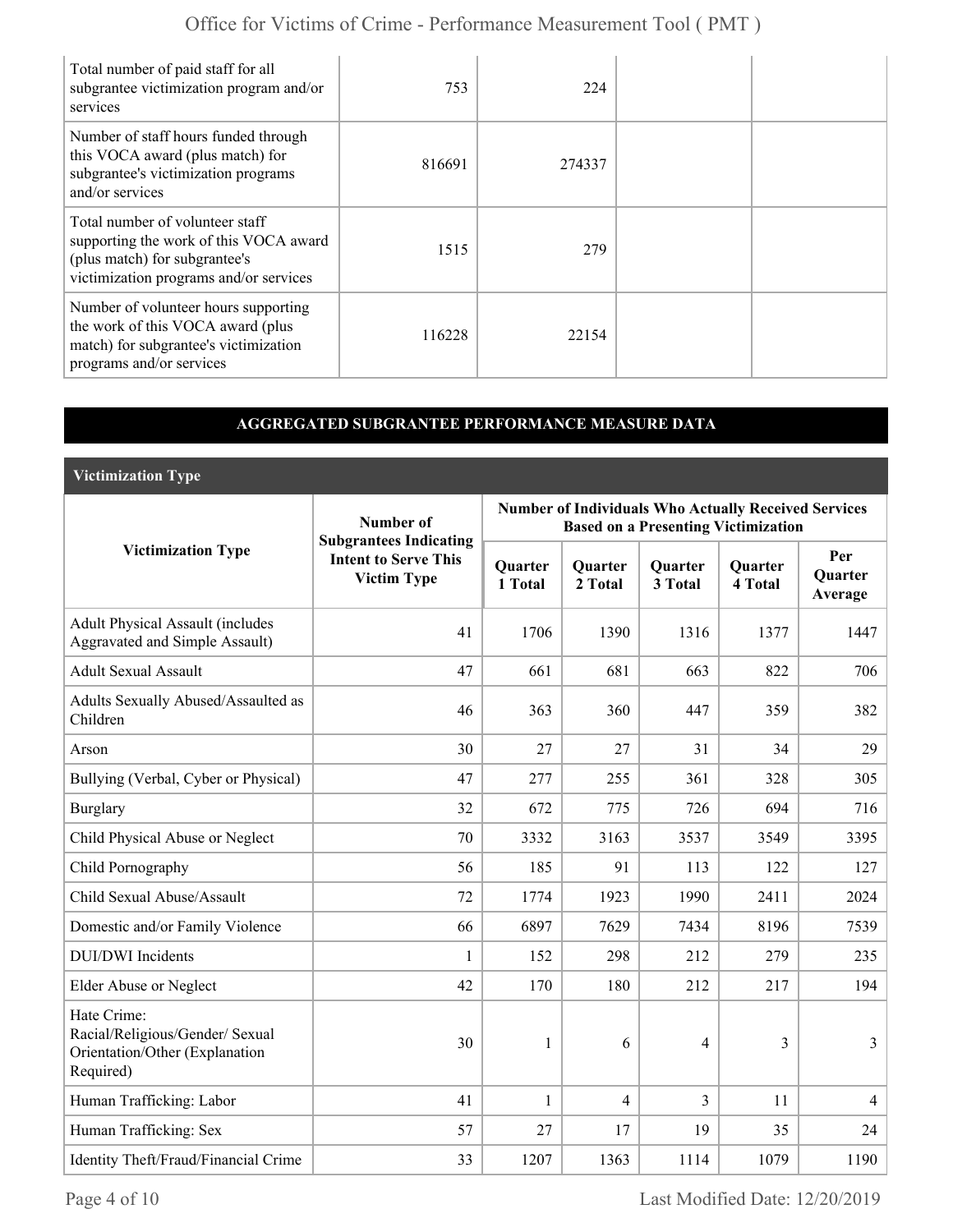| Kidnapping (non-custodial)                           | 42 | 34             | 58   | 34   | 46   | 43             |
|------------------------------------------------------|----|----------------|------|------|------|----------------|
| Kidnapping (custodial)                               | 40 | 35             | 9    | 11   | 17   | 18             |
| Mass Violence<br>(Domestic/International)            | 20 | $\overline{2}$ | 8    | 1    | 6    | $\overline{4}$ |
| Other Vehicular Victimization (e.g.,<br>Hit and Run) | 30 | 191            | 196  | 146  | 115  | 162            |
| Robbery                                              | 32 | 292            | 412  | 421  | 508  | 408            |
| Stalking/Harassment                                  | 57 | 542            | 519  | 533  | 788  | 595            |
| <b>Survivors of Homicide Victims</b>                 | 39 | 315            | 206  | 316  | 356  | 298            |
| <b>Teen Dating Victimization</b>                     | 55 | 57             | 46   | 71   | 97   | 67             |
| Terrorism (Domestic/International)                   | 23 | 17             | 17   | 21   | 9    | 16             |
| Other                                                | 16 | 1702           | 1627 | 1712 | 1792 | 1708           |

## **Special Classifications of Individuals**

|                                                           | <b>Number of Individuals Self Reporting a Special Classification</b> |                                  |                           |                                  |                        |  |
|-----------------------------------------------------------|----------------------------------------------------------------------|----------------------------------|---------------------------|----------------------------------|------------------------|--|
| <b>Special Classifications of Individuals</b>             | <b>Quarter 1</b><br><b>Total</b>                                     | <b>Quarter 2</b><br><b>Total</b> | Quarter 3<br><b>Total</b> | <b>Quarter 4</b><br><b>Total</b> | Per Quarter<br>Average |  |
| Deaf/Hard of Hearing                                      | 112                                                                  | 120                              | 149                       | 95                               | 441                    |  |
| Homeless                                                  | 1059                                                                 | 846                              | 678                       | 716                              | 2685                   |  |
| Immigrants/Refugees/Asylum Seekers                        | 34                                                                   | 43                               | 21                        | 41                               | 123                    |  |
| <b>LGBTQ</b>                                              | 140                                                                  | 179                              | 191                       | 177                              | 452                    |  |
| Veterans                                                  | 133                                                                  | 116                              | 118                       | 101                              | 462                    |  |
| Victims with Disabilities: Cognitive/<br>Physical /Mental | 1076                                                                 | 1083                             | 1022                      | 965                              | 3422                   |  |
| Victims with Limited English Proficiency                  | 53                                                                   | 63                               | 45                        | 48                               | 202                    |  |
| Other                                                     | 354                                                                  | 290                              | 263                       | 173                              | 528                    |  |

## **General Award Information**

| <b>Activities Conducted at the Subgrantee Level</b>                                                                          | Number | Percent |
|------------------------------------------------------------------------------------------------------------------------------|--------|---------|
| Total number of individuals who received services during the Fiscal Year.                                                    | 69192  |         |
| Total number of anonymous contacts who received services during the Fiscal Year                                              | 1336   |         |
| Number of new individuals who received services from your state for the first time during the Fiscal Year.                   | 46178  | 66.74 % |
| Of the clients who received services, how many presented with more than one type of victimization during<br>the Fiscal Year? | 11884  | 17.18 % |
| Number of individuals assisted with a victim compensation application during the Fiscal Year.                                | 3351   |         |

| <b>Demographics</b>                                  |               |          |
|------------------------------------------------------|---------------|----------|
| Demographic Characteristic of New Individuals Served | <b>Number</b> | Percent  |
| <b>Race/Ethinicity</b>                               |               |          |
| American Indian or Alaska Native                     | 41            | $0.09\%$ |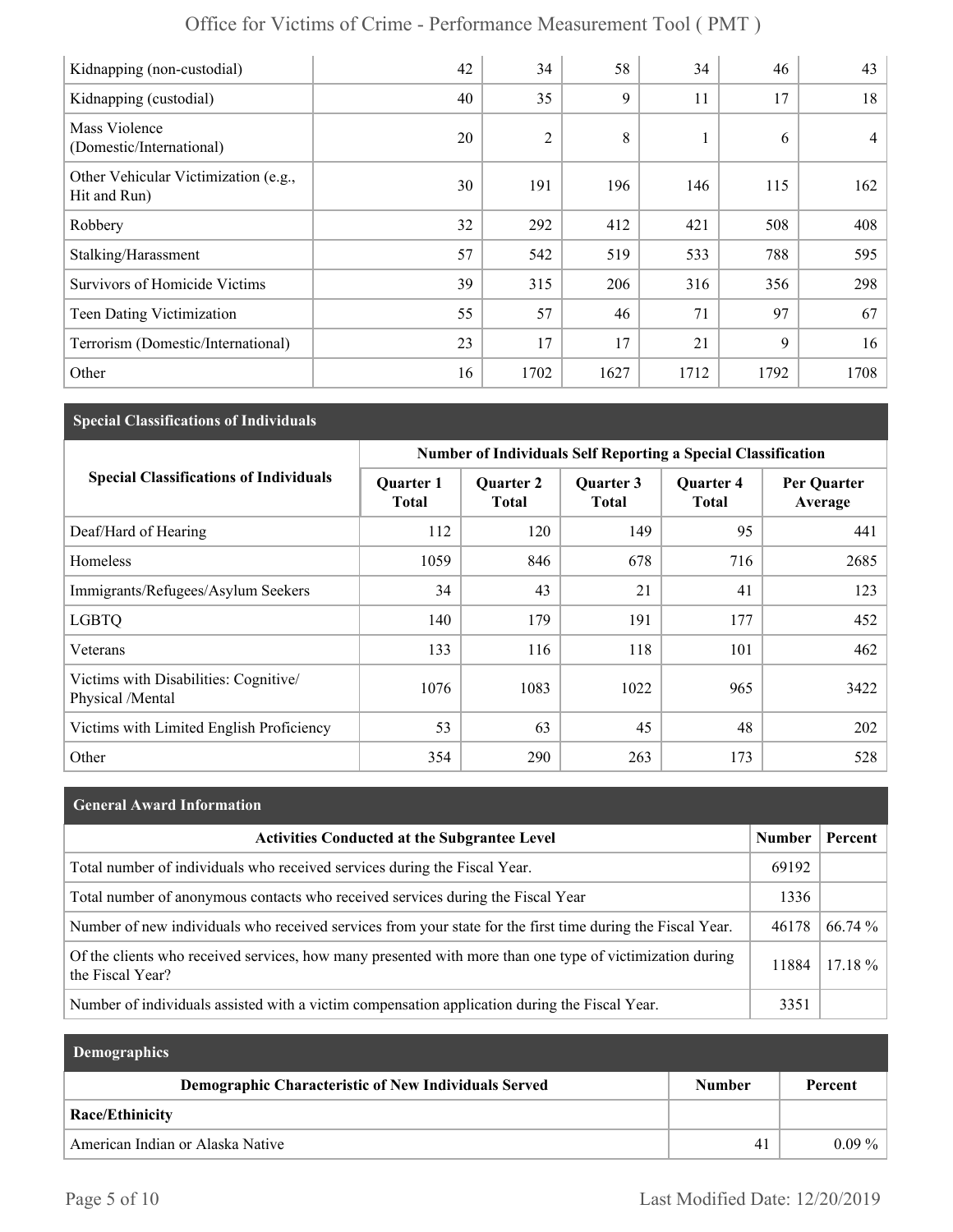| Asian                                     | 166   | $0.36\%$   |
|-------------------------------------------|-------|------------|
| <b>Black or African American</b>          | 3209  | $6.95\%$   |
| Hispanic or Latino                        | 460   | $1.00\%$   |
| Native Hawaiian or Other Pacific Islander | 460   | $1.00\%$   |
| White Non-Latino or Caucasian             | 37559 | 81.31 %    |
| Some Other Race                           | 45    | $0.10\,\%$ |
| <b>Multiple Races</b>                     | 872   | 1.89%      |
| Not Reported                              | 2832  | $6.13\%$   |
| Not Tracked                               | 548   | $1.19\%$   |
| <b>Race/Ethnicity Total</b>               | 46192 |            |
| <b>Gender Identity</b>                    |       |            |
| Male                                      | 14092 | 30.51 %    |
| Female                                    | 30321 | 65.64 %    |
| Other                                     | 255   | $0.55\%$   |
| Not Reported                              | 905   | $1.96\%$   |
| Not Tracked                               | 619   | $1.34\%$   |
| <b>Gender Total</b>                       | 46192 |            |
| Age                                       |       |            |
| Age 0-12                                  | 8235  | 17.81 %    |
| Age 13-17                                 | 3818  | 8.26 %     |
| Age 18-24                                 | 5160  | 11.16 %    |
| Age 25-59                                 | 21080 | 45.60%     |
| Age 60 and Older                          | 4150  | 8.98%      |
| Not Reported                              | 3022  | 6.54%      |
| Not Tracked                               | 766   | $1.66\%$   |
| <b>Age Total</b>                          | 46231 |            |

| <b>Direct Services</b> |                                                                                 |                                                                  |                                                                           |                         |
|------------------------|---------------------------------------------------------------------------------|------------------------------------------------------------------|---------------------------------------------------------------------------|-------------------------|
| <b>Service Area</b>    | # of Subgrantees<br><b>That Provided</b><br><b>Services in This</b><br>Category | # of<br><b>Individuals/Contacts</b><br><b>Receiving Services</b> | <b>Specific Service</b>                                                   | Frequency<br>of Service |
|                        |                                                                                 |                                                                  | Enter the number of times services were<br>provided in each subcategory.  | $\theta$                |
|                        |                                                                                 |                                                                  | A1. Information about the criminal<br>justice process                     | 38076                   |
| A. Information &       | 80                                                                              | 50262                                                            | A2. Information about victim rights, how<br>to obtain notifications, etc. | 38910                   |
| Referral               |                                                                                 |                                                                  | A3. Referral to other victim service<br>programs                          | 16238                   |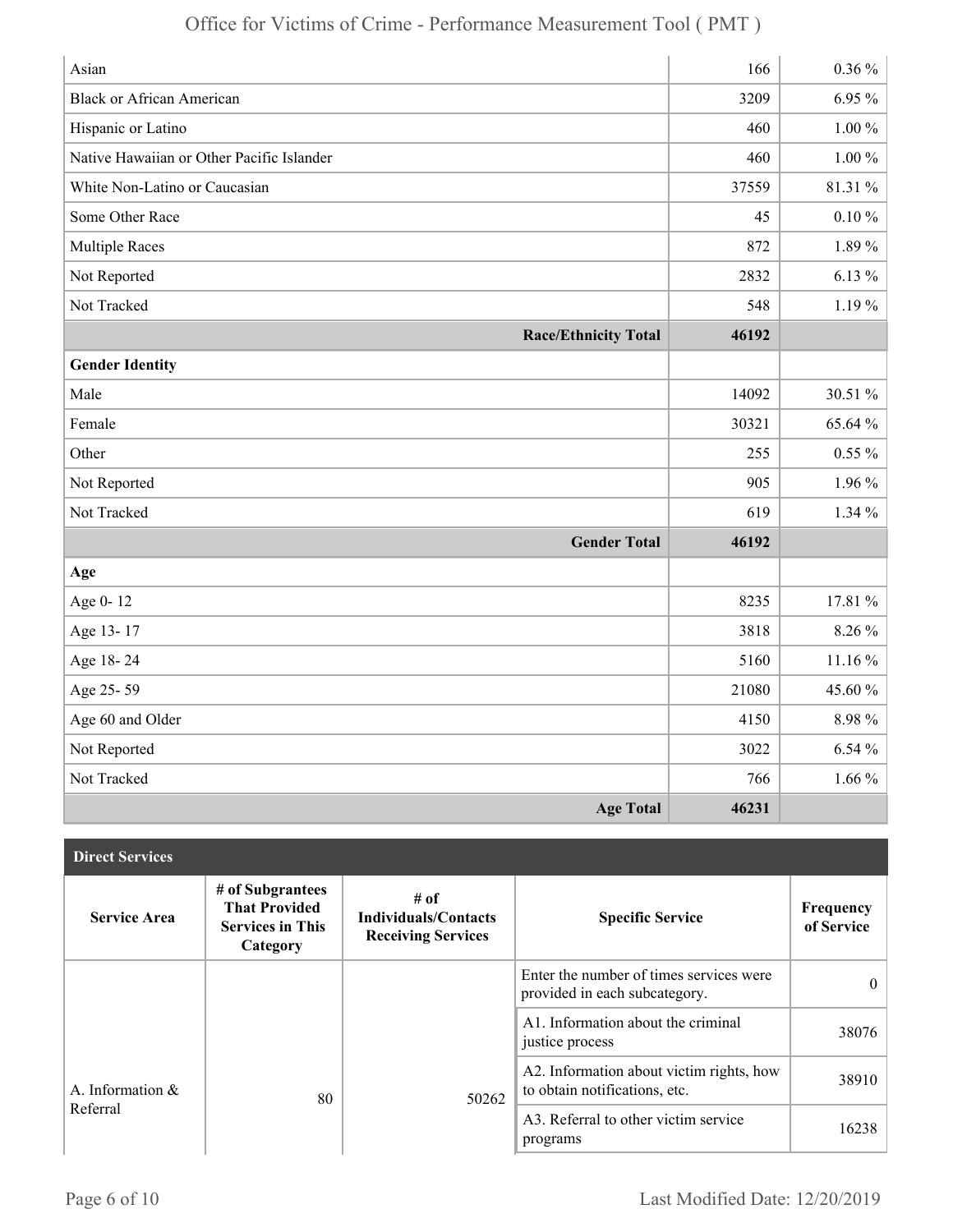|                                                  |    |       | A4. Referral to other services, supports,<br>and resources (includes legal, medical,<br>faith-based organizations, address<br>confidentiality programs, etc.) | 18095            |
|--------------------------------------------------|----|-------|---------------------------------------------------------------------------------------------------------------------------------------------------------------|------------------|
| <b>B.</b> Personal<br>Advocacy/<br>Accompaniment |    | 19677 | Enter the number of times services were<br>provided in each subcategory.                                                                                      | $\overline{0}$   |
|                                                  |    |       | B1. Victim advocacy/accompaniment to<br>emergency medical care                                                                                                | 541              |
|                                                  | 69 |       | B2. Victim advocacy/accompaniment to<br>medical forensic exam                                                                                                 | 469              |
|                                                  |    |       | B3. Law enforcement interview<br>advocacy/accompaniment                                                                                                       | 2715             |
|                                                  |    |       | B4. Individual advocacy (e.g., assistance<br>in applying for public benefits, return of<br>personal property or effects)                                      | 40790            |
|                                                  |    |       | B5. Performance of medical or<br>nonmedical forensic exam or interview<br>or medical evidence collection                                                      | 1669             |
|                                                  |    |       | B6. Immigration assistance (e.g., special<br>visas, continued presence application,<br>and other immigration relief)                                          | 56               |
|                                                  |    |       | B7. Intervention with employer, creditor,<br>landlord, or academic institution                                                                                | 3859             |
|                                                  |    |       | B8. Child or dependent care assistance<br>(includes coordination of services)                                                                                 | 1370             |
|                                                  |    |       | B9. Transportation assistance (includes<br>coordination of services)                                                                                          | 4130             |
|                                                  |    |       | B10. Interpreter services                                                                                                                                     | 234              |
|                                                  | 67 | 28651 | Enter the number of times services were<br>provided in each subcategory.                                                                                      | $\boldsymbol{0}$ |
|                                                  |    |       | C1. Crisis intervention (in-person,<br>includes safety planning, etc.)                                                                                        | 27867            |
|                                                  |    |       | C2. Hotline/crisis line counseling                                                                                                                            | 11973            |
| C. Emotional<br><b>Support or Safety</b>         |    |       | C3. On-scene crisis response (e.g.,<br>community crisis response)                                                                                             | 135              |
| Services                                         |    |       | C4. Individual counseling                                                                                                                                     | 20845            |
|                                                  |    |       | C5. Support groups (facilitated or peer)                                                                                                                      | 2465             |
|                                                  |    |       | C6. Other Therapy (traditional, cultural,<br>or alternative healing; art, writing, or<br>play therapy, etc.)                                                  | 5370             |
|                                                  |    |       | C7. Emergency financial assistance                                                                                                                            | 1214             |
|                                                  |    |       | Enter the number of times services were<br>provided in each subcategory.                                                                                      | $\overline{0}$   |
| D. Shelter/Housing                               |    |       | D1. Emergency shelter or safe house                                                                                                                           | 35598            |
| Services                                         | 34 | 3030  | D2. Transitional housing                                                                                                                                      | 171              |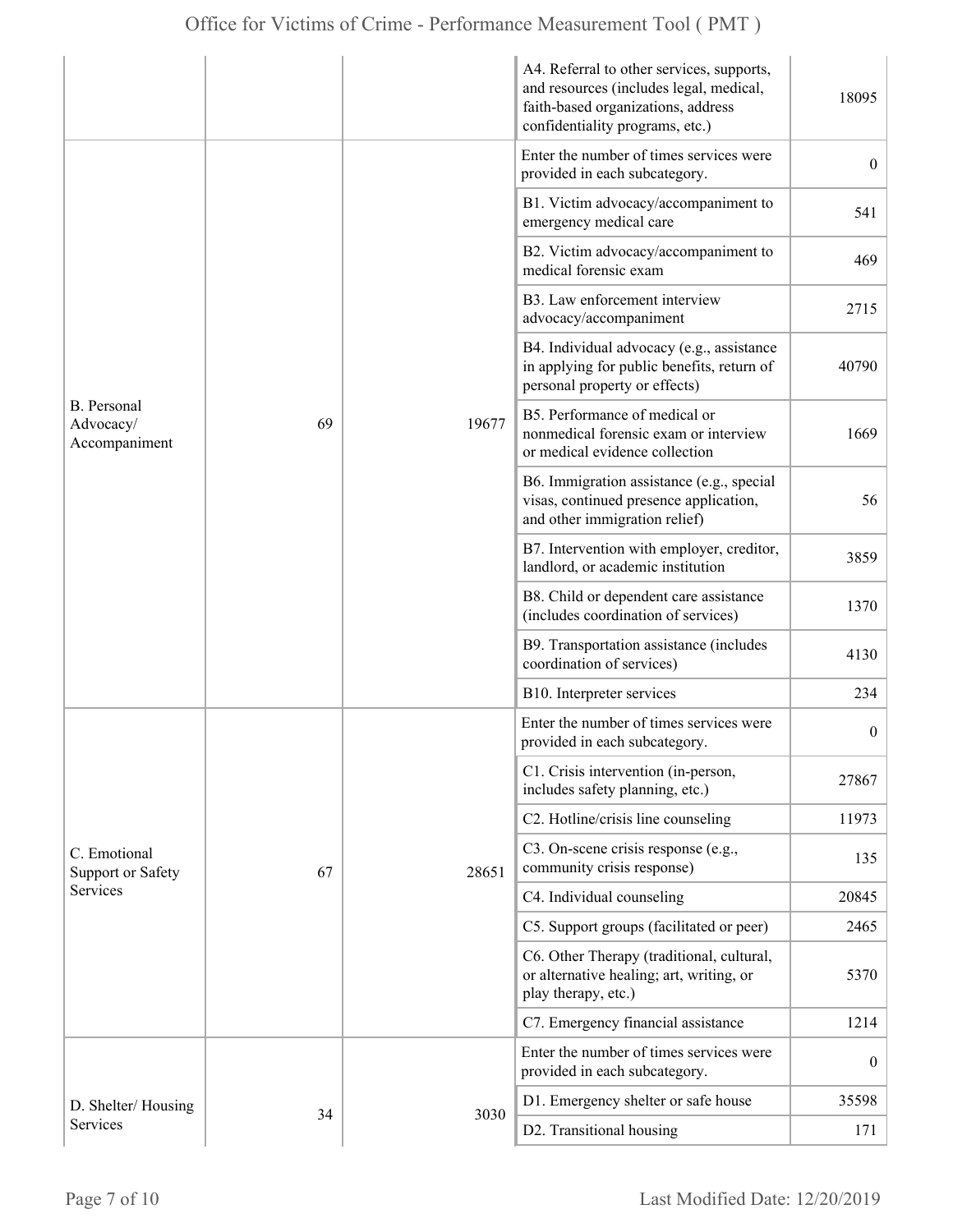|                                                    |    |       | D3. Relocation assistance (includes<br>assistance with obtaining housing)  | 718      |
|----------------------------------------------------|----|-------|----------------------------------------------------------------------------|----------|
| E. Criminal/ Civil<br>Justice System<br>Assistance |    |       | Enter the number of times services were<br>provided in each subcategory.   | $\theta$ |
|                                                    |    |       | E1. Notification of criminal justice<br>events                             | 34046    |
|                                                    |    |       | E2. Victim impact statement assistance                                     | 4800     |
|                                                    |    |       | E3. Assistance with restitution                                            | 5225     |
|                                                    |    |       | E4. Civil legal assistance in obtaining<br>protection or restraining order | 7853     |
|                                                    | 78 | 42764 | E5. Civil legal assistance with family law<br>issues                       | 5833     |
|                                                    |    |       | E6. Other emergency justice-related<br>assistance                          | 717      |
|                                                    |    |       | E7. Immigration assistance                                                 | 19       |
|                                                    |    |       | E8. Prosecution interview<br>advocacy/accompaniment                        | 7134     |
|                                                    |    |       | E9. Law enforcement interview<br>advocacy/accompaniment                    | 1899     |
|                                                    |    |       | E10. Criminal advocacy/accompaniment                                       | 22644    |
|                                                    |    |       | E11. Other legal advice and/or counsel                                     | 806      |

## **ANNUAL QUESTIONS**

| <b>Grantee Annually Reported Questions</b>                                                                                                       |                  |  |  |
|--------------------------------------------------------------------------------------------------------------------------------------------------|------------------|--|--|
| <b>Question/Option</b>                                                                                                                           | Count            |  |  |
| Were any administrative and training funds used during the reporting period?                                                                     |                  |  |  |
| Yes                                                                                                                                              |                  |  |  |
| N <sub>0</sub>                                                                                                                                   | $\theta$         |  |  |
| Did the administrative funds support any education activities during the reporting period?                                                       |                  |  |  |
| Yes                                                                                                                                              | $\overline{0}$   |  |  |
| N <sub>0</sub>                                                                                                                                   |                  |  |  |
| Number of requests received for education activities during the reporting period.                                                                | $\overline{0}$   |  |  |
| Number of people trained or attending education events during the reporting period.                                                              | $\boldsymbol{0}$ |  |  |
| Number of events conducted during the reporting period.                                                                                          | $\overline{0}$   |  |  |
| Did the grant support any coordination activities (e.g., with other service providers, law enforcement agencies) during the<br>reporting period? |                  |  |  |
| Yes                                                                                                                                              |                  |  |  |
| N <sub>0</sub>                                                                                                                                   | $\Omega$         |  |  |
| Describe any program or educational materials developed during the reporting period.                                                             |                  |  |  |
| N/A                                                                                                                                              |                  |  |  |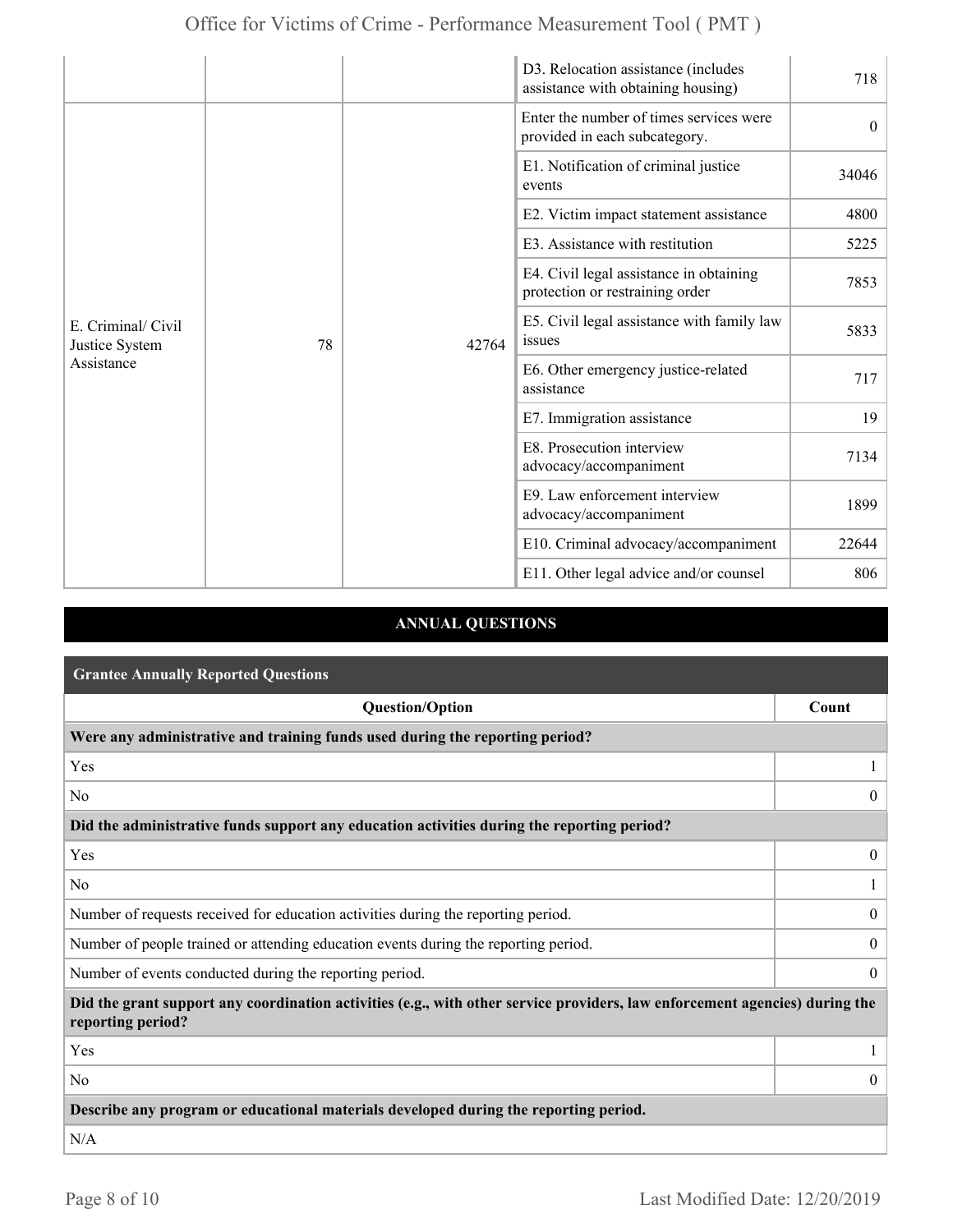#### **Describe any planning or training events held during the reporting period.**

#### N/A

#### **Describe any program policies changed during the reporting period.**

Not Applicable

#### **Describe any earned media coverage events/episodes during the reporting period.**

The Governor awards VOCA funds and a press release is sent out concerning these funds

#### **Describe any coordinated responses/services for assisting crime victims during the reporting period.**

The staff under VOCA at the Justice and Community Services (JCS) works with the WV Coalition Against Domestic Violence, the US Attorney s Office, the WV Compensation Fund Staff, and other Victim Services programs during Crime Victims Rights Awareness Week and assist with an event during that week. DJCS staff also participate on Human Trafficking, Interagency Workgroup, and the WV State Victim Assistance Academy Steering Committee in order to improve services, training and assisting victims better.

**Please discuss the major issues in your state that either assist or prevent victims from receiving assistance during the reporting period.** 

Transportation difficulties

**Please describe ways that your agency promoted the coordination of public and private efforts within the community to help crime victims during the reporting period.** 

JCS requires in their VOCA application for applicants to provide outreach to identified underserved populations. We have also funded brochures and outreach materials. JCS staff in Coordination with State Coalitions (Domestic Violence, Sexual Assault, Child Advocacy Network, CASA, WV Prosecuting Attorney s Institute, US Attorney s Office Advocate, and Prosecution and Law Enforcement Based Advocates) have been working on interagency agreements and training for programs in order to provide a holistic, victim centered approach to provide services in agency s service areas without duplicating services and to ensure victims do not fall through the cracks and receive both quality services but safety as well.

#### **Please describe any notable activities at the grantee level during the reporting period that improved delivery of victim services.**

JCS support the WV State Victim Assistance Academy and other training in order to improve services by service providers. We fund additional training and require all funded staff to have eight-hours at a minimum of approved training. JCS staff also attend training (when allowed) to improve our understanding of victimization. We also participate in meetings with the State and local key programs to discuss issues in Victim Services and work towards policy or training to improve the delivery of services.

#### **Please discuss each priority (i.e., child abuse, domestic assault, sexual assault, and underserved) in which VOCA funds have been used to assist crime victims during the reporting period**

Of VOCA funds awarded, approximately 97% of the funding was awarded for the categories of sexual assault, domestic violence, child abuse, and underserved. Sexual Assault Programs received approximately 15% of the VOCA funds awarded during the reporting period which included funding for advocates at three stand-alone rape crisis centers and six dual programs that provide both Sexual Assault and Domestic Violence services. The largest percentage of funding was awarded to Domestic Violence programs with 43% of the funding providing for Shelter Advocates, Outreach Advocates, etc., in six dual programs and seven stand-alone domestic violence programs. Child Abuse programs received approximately 22% of the funds awarded during the reporting period, funding advocates in Child Advocacy Centers and CASA Volunteer Coordinators. Services for underserved victims of crime received approximately 17% of the funding and included funding for Mother Against Drunk Driving of drunk and/or incapacitated driving program and a variety of system based and community-based programs that identified an underserved victim population (s) in their service area

#### **Please briefly describe efforts taken to serve Victims of Federal crime during the reporting period.**

All applicants are required to work with the two US Attorney Advocates and the FBI Advocate in providing services. Both US Attorney Advocates are part of the West Virginians Against Violence Committee who make recommendations for VOCA and VAWA awards, review applications, and are trained on victim issues. The advocate from the US Attorney s Office and the FBI are members of the WV State Victim Assistance Academy and participate on other Committees (Human Trafficking, Crime Victims Rights Week Committee, etc.) and if there is a gap this is also discussed during these meetings and we work together to a solution.